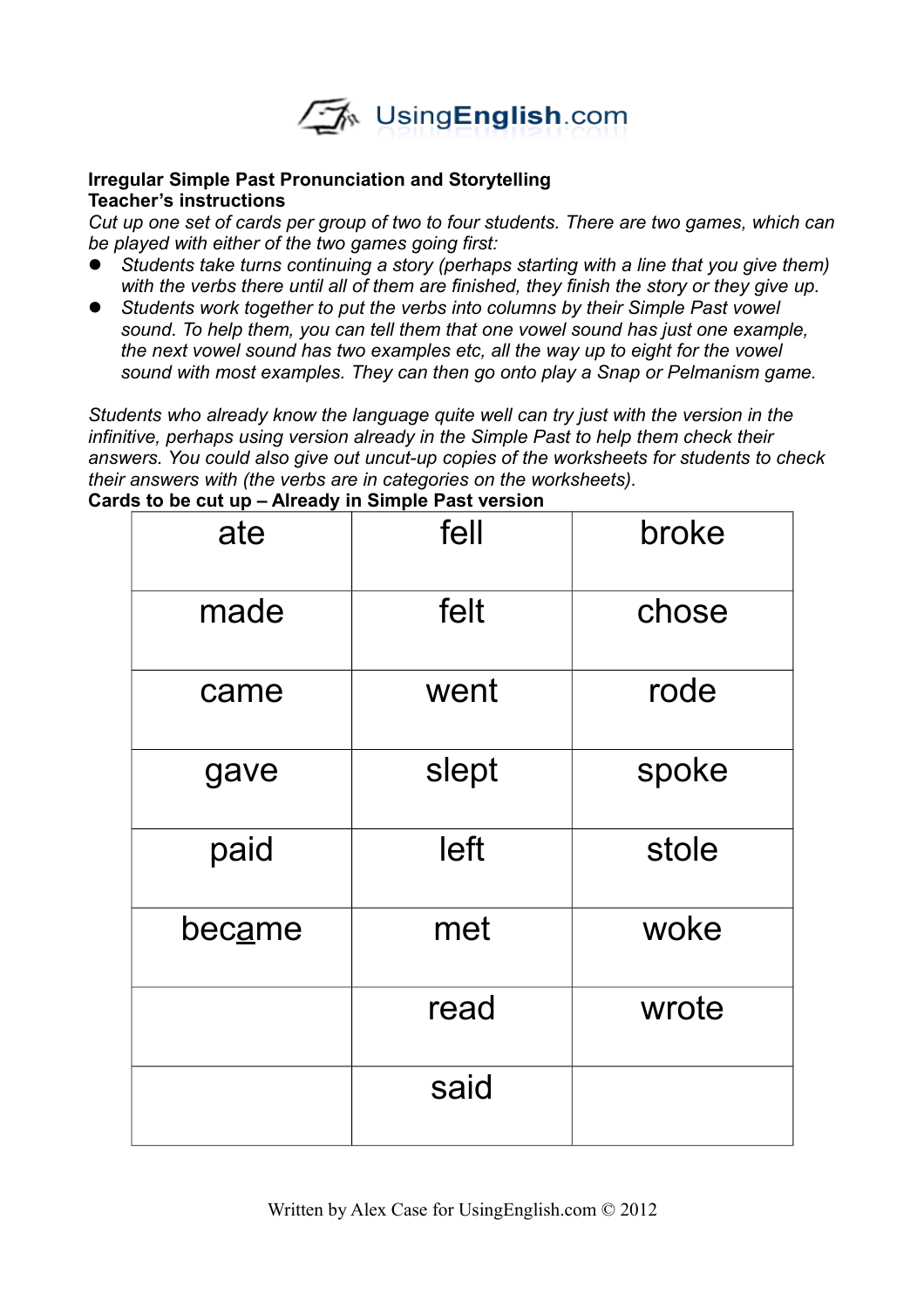

| caught  | ran   |  |
|---------|-------|--|
| fought  | sang  |  |
| saw     | sat   |  |
| thought | swam  |  |
|         | drank |  |

| found | flew | got  |
|-------|------|------|
|       | grew | lost |
|       | knew |      |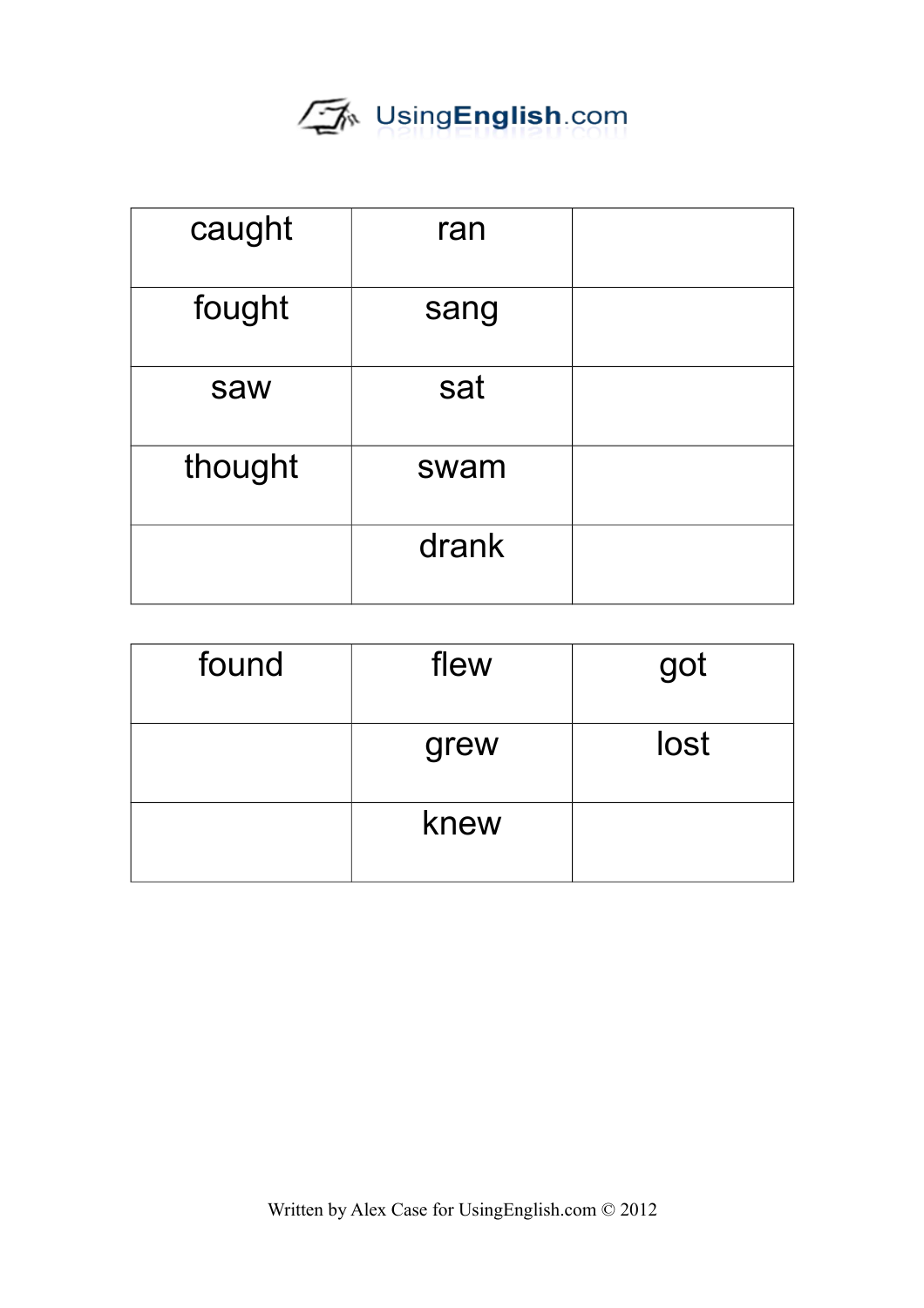

## **Cards to be cut up – Not yet in Simple Past version**

| eat    | fall  | break  |
|--------|-------|--------|
| make   | feel  | choose |
| come   | go    | ride   |
| give   | sleep | speak  |
| pay    | leave | steal  |
| become | meet  | wake   |
|        | read  | write  |
|        | say   |        |